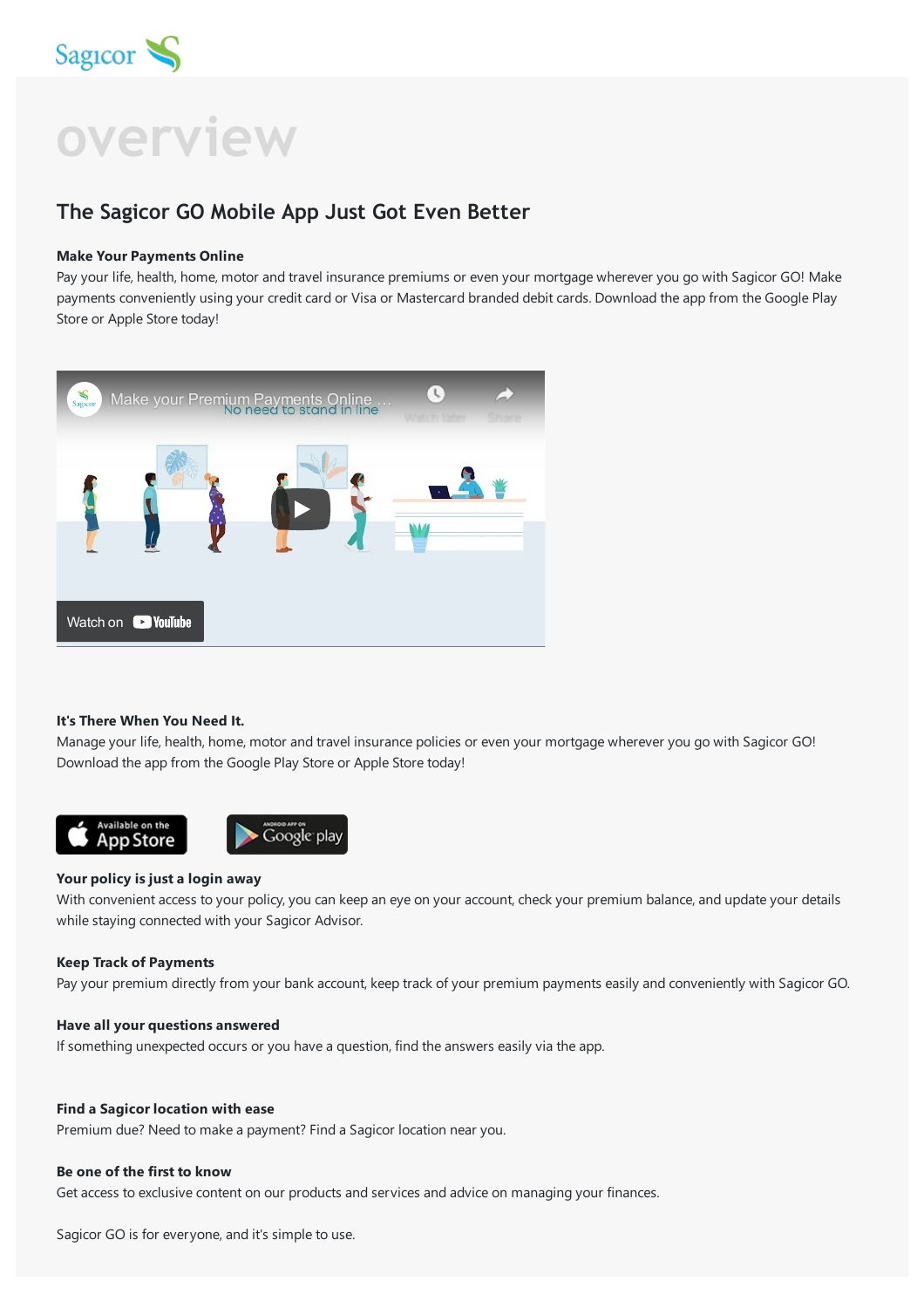# **FAQs**

# **What is the Sagicor Mobile App?**

The Sagicor Mobile App is a new service that enables you access your policy information as well as general information on insurance.

# **How safe is the mobile app?**

Sagicor has put stringent security measures in place to protect your financial information and details.

**Are my account details stored permanently on my phone?** ⊝

No, the Sagicor mobile app does not store account details on your phone.

**What precautions can I take to secure my information on the Sagicor mobile app?**

Although the Sagicor mobile app does not store account details on your phone, we advise that you use the security features on your phone such as:

a) logging off from your session when you are finished;

b) password protect your phone;

c) disable the password save feature; and

d) do not share your user id and password.

# **What do I do if I forget my password?**

You should open the Sagicor mobile app and click the Forgot password link on the login screen and follow the instructions to reset your password.

# **What if my phone number changes?**

You will still be able to access the app as the service is not tied to a telephone number.

**Who do I contact if I need help?**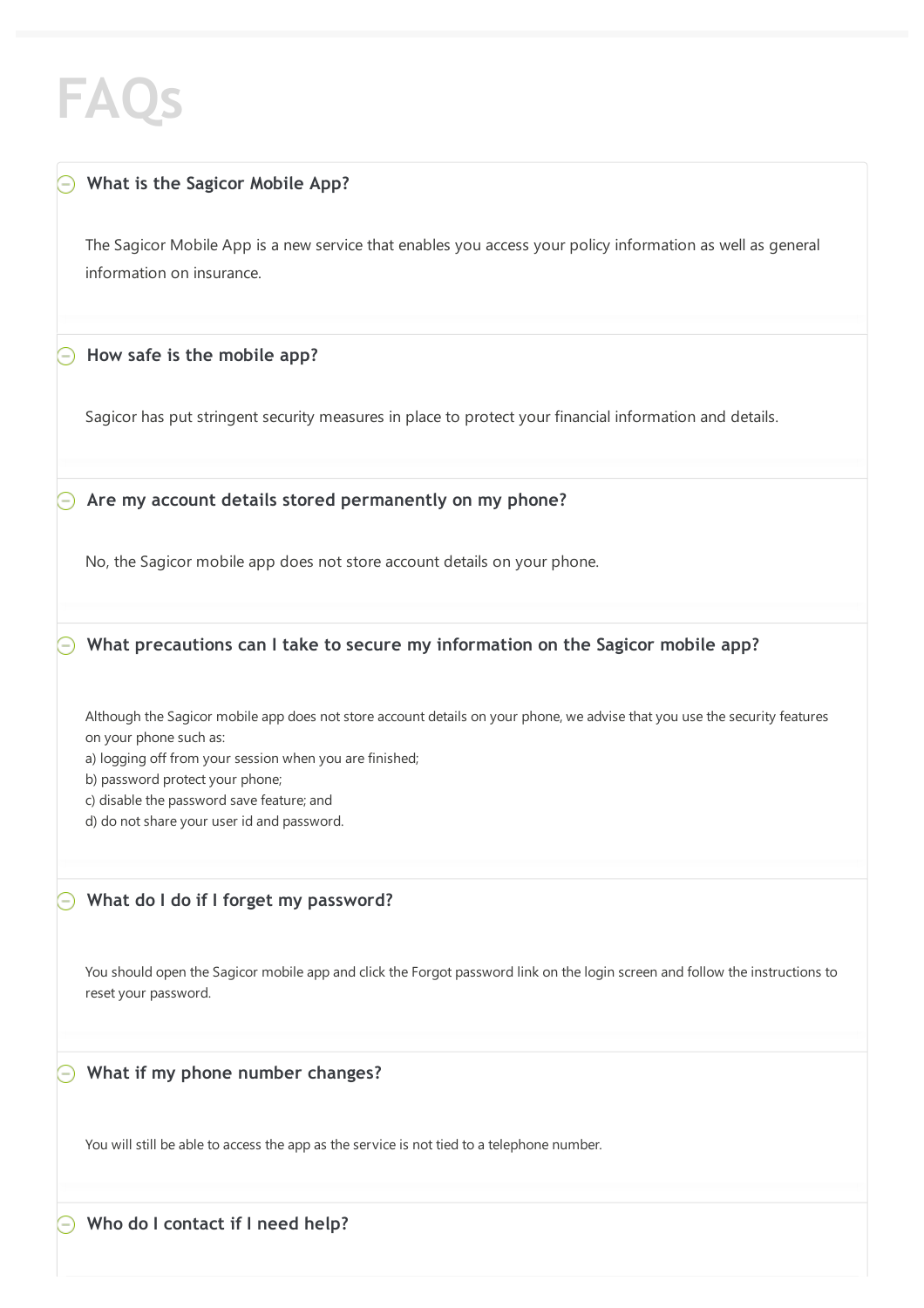You may contact us at 1 800 744 7707 from 8AM to 8PM.

# **How much does it cost to use the Sagicor mobile app?**

Sagicor is offering this service free of charge to its customers.

**How do I access the Sagicor mobile app?**

You must first download the app from the app store and signup.

# **What do I need to sign up?**

To signup for access to the app, you will need to provide your name, date of birth, and any valid policy number. In addition, you will be asked to select and provide the answers to 3 security questions.

# **Where can I download the Sagicor Mobile App?**

You can download the app from the Apple app store for Apple iPhones or the Google Play store for Android phones.

# **Can I use the mobile app on different devices with different mobile numbers?**

You can access the Sagicor Mobile App from any Android or IOS device with access to a data plan or WiFi. While you can download it on several devices, you can only have one mobile session running at a time.

# **What are the main features of the Sagicor Mobile App?**

The App allows customers and policyholders to view details and balances for life, home, motor and travel insurance policies, view general product information, manage their mortgage account, get roadside assistance and locate a Sagicor branch.

# **What account information will I have access to on the Sagicor mobile app?**

Once registered, customers and policyholders can access their life, motor, home and travel insurance policy information as well as their mortgage account.